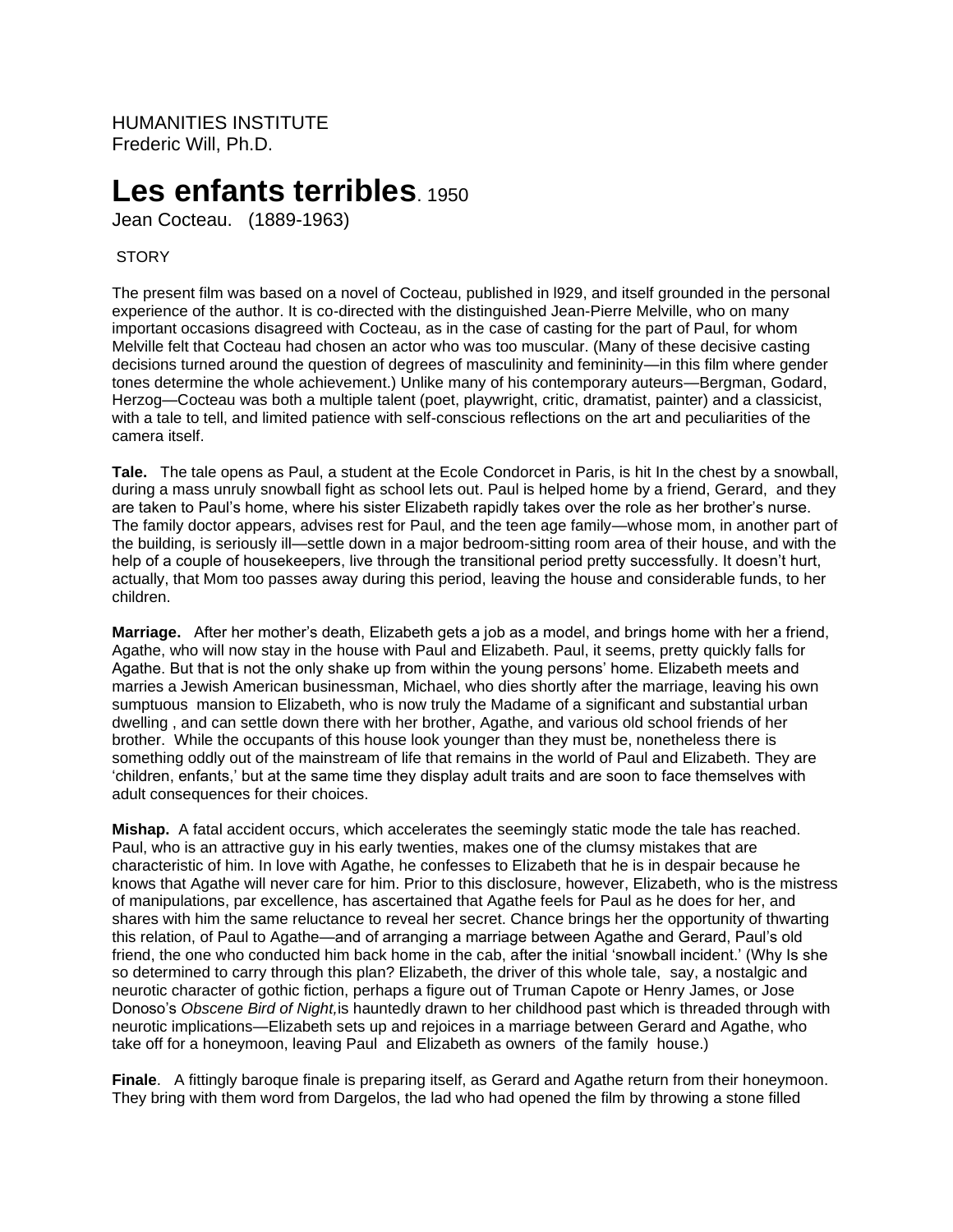'snowball' at Paul. Dargelos sends along a small poison bag, which Elizabeth and Paul can add to their medicine treasure collection, a fetish which had amused the kids in childhood, and reference to which still held them together. As it happens, Paul himself takes the poison, and dies, and Elizabeth, united to him through her secret plotting, survives one on one with her (passed away) brother, with whom her ancient 'game of escape' survives as robustly as it had when they were children In the house.

# **THEMES**

**Childhood.** The childhood that united Paul and Elizabeth, then gradually enlarged to let in Paul's friends, was intimate, privileged, and made feasible by the almost total absence of parental intervention. The death of the children's mother forced the children to be their own children and their own parents, their own parents and their own children.

**Sexuality.** Within the Paul-Elizabeth family the shaping interpersonal mode is essentially playful, insider-ish, but not maturely sexual. Through to the end, even when the stakes are of life and death, there is an element of 'harmless play' in the interactions of the children.

**Holiday.** Though plunged into group loyalty, independent of one another, the children live as though they were on perpetual holiday. Even the narrator, who knows the world, envies the children their innocence.

**Death.** While serving as a terrible finale to the children's game mentality, even death becomes, between Elizabeth and Paul, the kind of 'binding game' by which the family was united in its origins.

### **CHARACTERS**

**Elizabeth** The principal character is **Elizabeth**, the doyenne of the small family, and the most true to its untouchable character. It is Elizabeth who knows the unity of the group, and who, in a Peter Pannish way, refuses to grow up. She is capable of running an imaginary household.

**Paul** is Elizabeth's close brother, the one who turns to her first when solace is needed, or advice given. While Paul does not fully understand Elizabeth's plot to win him away from Agathe, he dies contentedly under the spell of his sister, who shares an ambiguous sexuality which holds them together.

**The doctor** is a steady and reliable family friend, who makes it possible for the children to survive living virtually on their own.

**Gerard** is a close friend of Paul, who helps him after the accident which opens the film, and who keeps him in mind, rather lethally, when it comes time, at the end, to send Paul one more treasure for their nostalgic 'treasury box.'.

#### CHARACTER ANALYSIS

# **ELIZABETH**

**Character**. Elizabeth is a rich and commanding figure, in the society of youngsters who form the nucleus of the film. Elizabeth is at her happiest, we see, when she is caring for Paul, visiting him in his room in the house she has inherited from her husband. Although she appears to succeed as a model, we never experience her on the job, nor do we understand exactly why she is so eager to break up Paul's marriage.

**Parallels**. Earlier we referred to texts concerned with the power of childhood, and of the intimate bonds created by siblings. We might well have thought of Elizabeth in terms of Marcel Proust's childhood, which is full of unspoken intimacies, hidden fears and desires, and unspoken subtleties. Henry James' 'The Turn of the Screw' is built around the implicit sexuality of two children attracted to each other in a fashion we can only call 'erotic.' The kind of pubertal fascination felt between Elizabeth and her brother is mirrored in the relation of Jerome and Alissa, in Andre Gide's *Straight is the Gate*(1909).